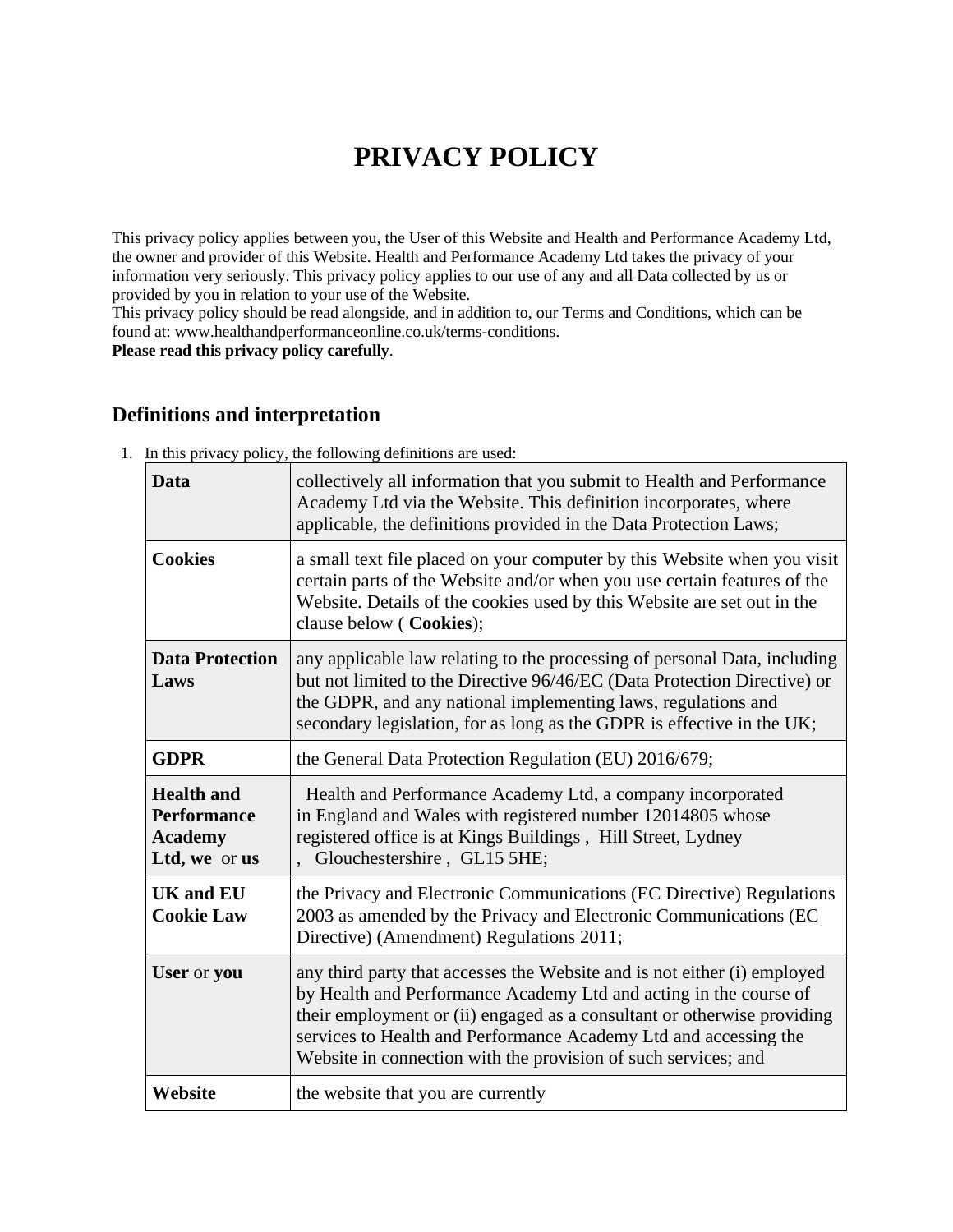| using, www.healthandperformanceonline.co.uk, and any sub-domains of    |
|------------------------------------------------------------------------|
| this site unless expressly excluded by their own terms and conditions. |

- 2. In this privacy policy, unless the context requires a different interpretation:
	- a. the singular includes the plural and vice versa;
	- b. references to sub-clauses, clauses, schedules or appendices are to sub-clauses, clauses, schedules or appendices of this privacy policy;
	- c. a reference to a person includes firms, companies, government entities, trusts and partnerships;
	- d. "including" is understood to mean "including without limitation";
	- e. reference to any statutory provision includes any modification or amendment of it;
	- f. the headings and sub-headings do not form part of this privacy policy.

#### **Scope of this privacy policy**

- 3. This privacy policy applies only to the actions of Health and Performance Academy Ltd and Users with respect to this Website. It does not extend to any websites that can be accessed from this Website including, but not limited to, any links we may provide to social media websites.
- 4. For purposes of the applicable Data Protection Laws, Health and Performance Academy Ltd is the "data controller". This means that Health and Performance Academy Ltd determines the purposes for which, and the manner in which, your Data is processed.

### **Data collected**

- 5. We may collect the following Data, which includes personal Data, from you:
	- a. name;
	- b. date of birth;
	- c. gender;
	- d. contact Information such as email addresses and telephone numbers;
	- e. demographic information such as postcode, preferences and interests;
	- f. financial information such as credit / debit card numbers;
	- g. IP address (automatically collected);
	- h. web browser type and version (automatically collected);
	- i. operating system (automatically collected);
	- j. ;

in each case, in accordance with this privacy policy.

#### **How we collect Data**

- 6. We collect Data in the following ways:
	- a. data is given to us by you ;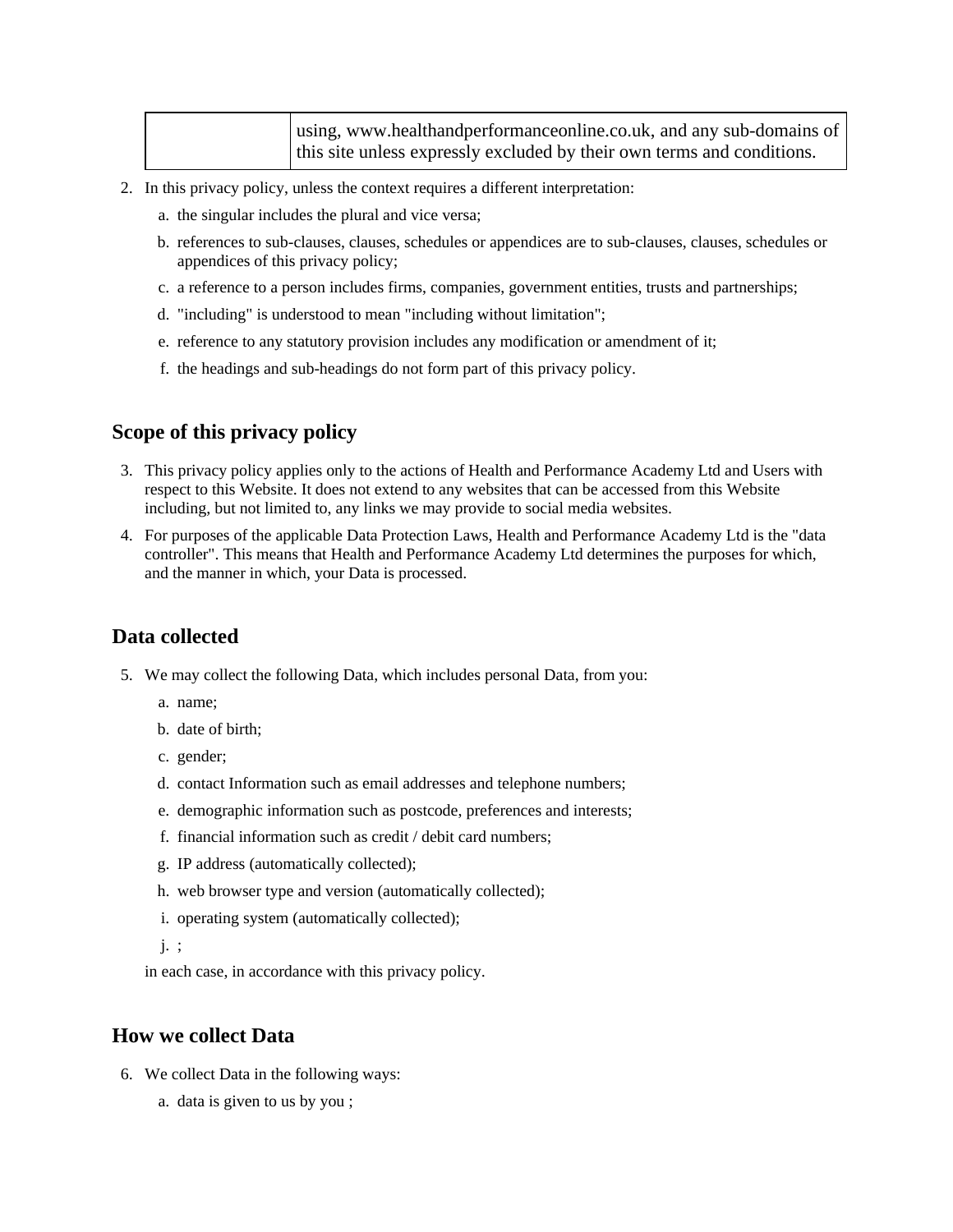- b. data is received from other sources; and
- c. data is collected automatically.

# **Data that is given to us by you**

- 7. Health and Performance Academy Ltd will collect your Data in a number of ways, for example:
	- a. when you contact us through the Website, by telephone, post, e-mail or through any other means;
	- b. when you register with us and set up an account to receive our products/services;
	- c. when you complete surveys that we use for research purposes (although you are not obliged to respond to them);
	- d. when you enter a competition or promotion through a social media channel;
	- e. when you make payments to us, through this Website or otherwise;
	- f. when you elect to receive marketing communications from us;
	- g. when you use our services;

in each case, in accordance with this privacy policy.

#### **Data that is received from third parties**

8. Health and Performance Academy Ltd will receive Data about you from the following third parties: a. .

#### **Data that is received from publicly available third parties sources**

- 9. We will receive Data about you from the following publicly available third party sources:
	- a. social media platforms e.g instagram.

#### **Data that is collected automatically**

- 10. To the extent that you access the Website, we will collect your Data automatically, for example:
	- a. we automatically collect some information about your visit to the Website. This information helps us to make improvements to Website content and navigation, and includes your IP address, the date, times and frequency with which you access the Website and the way you use and interact with its content.
	- b. we will collect your Data automatically via cookies, in line with the cookie settings on your browser. For more information about cookies, and how we use them on the Website, see the section below, headed "Cookies".

### **Our use of Data**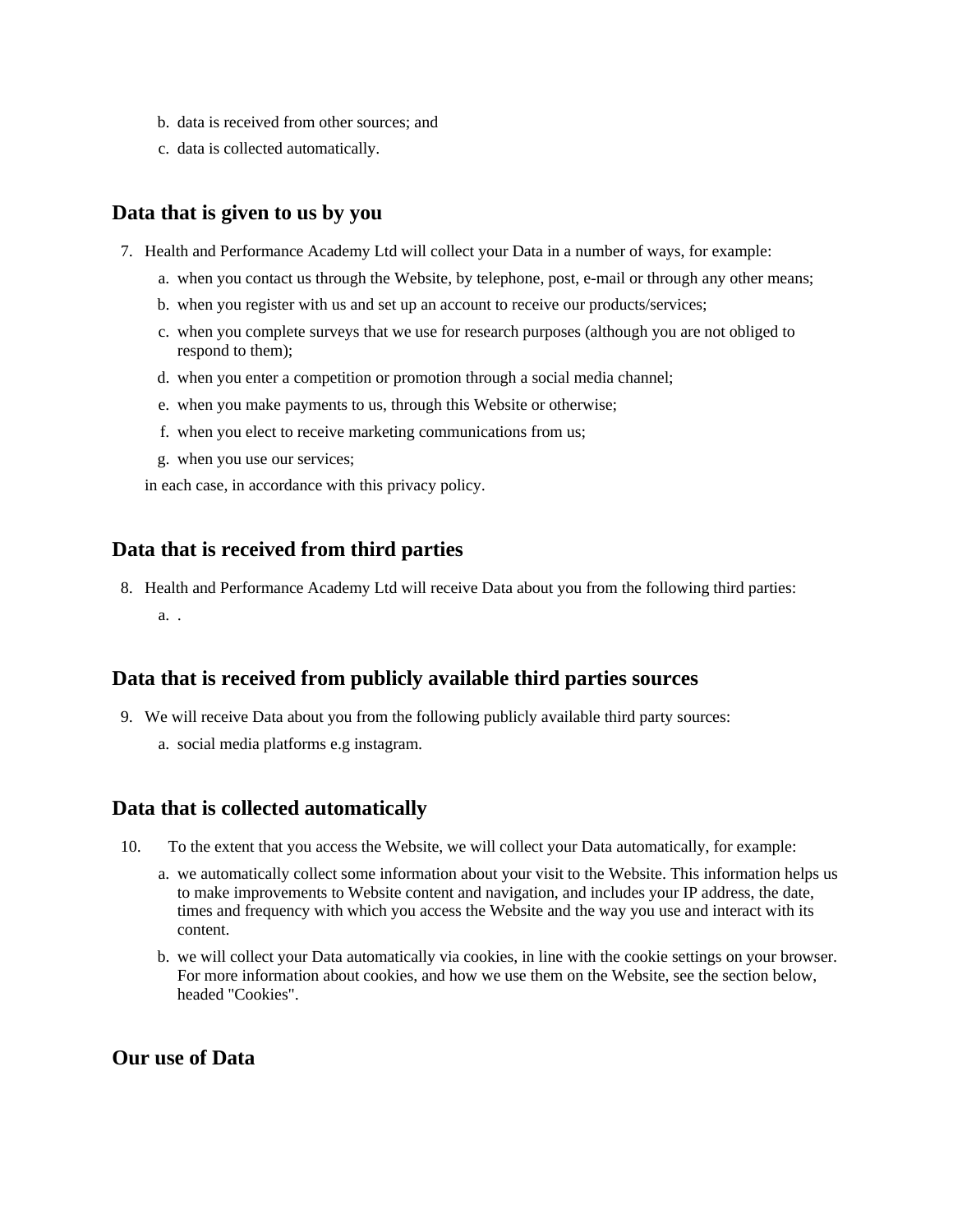- 11. Any or all of the above Data may be required by us from time to time in order to provide you with the best possible service and experience when using our Website. Specifically, Data may be used by us for the following reasons:
	- a. internal record keeping;
	- b. improvement of our products / services;
	- c. transmission by email of marketing materials that may be of interest to you;
	- d. contact for market research purposes which may be done using email, telephone, fax or mail. Such information may be used to customise or update the Website;

in each case, in accordance with this privacy policy.

- 12. We may use your Data for the above purposes if we deem it necessary to do so for our legitimate interests. If you are not satisfied with this, you have the right to object in certain circumstances (see the section headed "Your rights" below).
- 13. For the delivery of direct marketing to you via e-mail, we'll need your consent, whether via an opt-in or soft-opt-in:
	- a. soft opt-in consent is a specific type of consent which applies when you have previously engaged with us (for example, you contact us to ask us for more details about a particular product/service, and we are marketing similar products/services). Under "soft opt-in" consent, we will take your consent as given unless you opt-out.
	- b. for other types of e-marketing, we are required to obtain your explicit consent; that is, you need to take positive and affirmative action when consenting by, for example, checking a tick box that we'll provide.
	- c. if you are not satisfied about our approach to marketing, you have the right to withdraw consent at any time. To find out how to withdraw your consent, see the section headed "Your rights" below.
- 14. When you register with us and set up an account to receive our services, the legal basis for this processing is the performance of a contract between you and us and/or taking steps, at your request, to enter into such a contract.
- 15. We may use your Data to show you Health and Performance Academy Ltd adverts and other content on other websites. If you do not want us to use your data to show you Health and Performance Academy Ltd adverts and other content on other websites, please turn off the relevant cookies (please refer to the section headed "Cookies" below).

### **Who we share Data with**

- 16. We may share your Data with the following groups of people for the following reasons:
	- a. our employees, agents and/or professional advisors to obtain advice from professional advisors.;
	- b. third party payment providers who process payments made over the Website to enable third party payment providers to process user payments and refunds;

in each case, in accordance with this privacy policy.

### **Keeping Data secure**

- 17. We will use technical and organisational measures to safeguard your Data, for example:
	- a. access to your account is controlled by a password and a user name that is unique to you.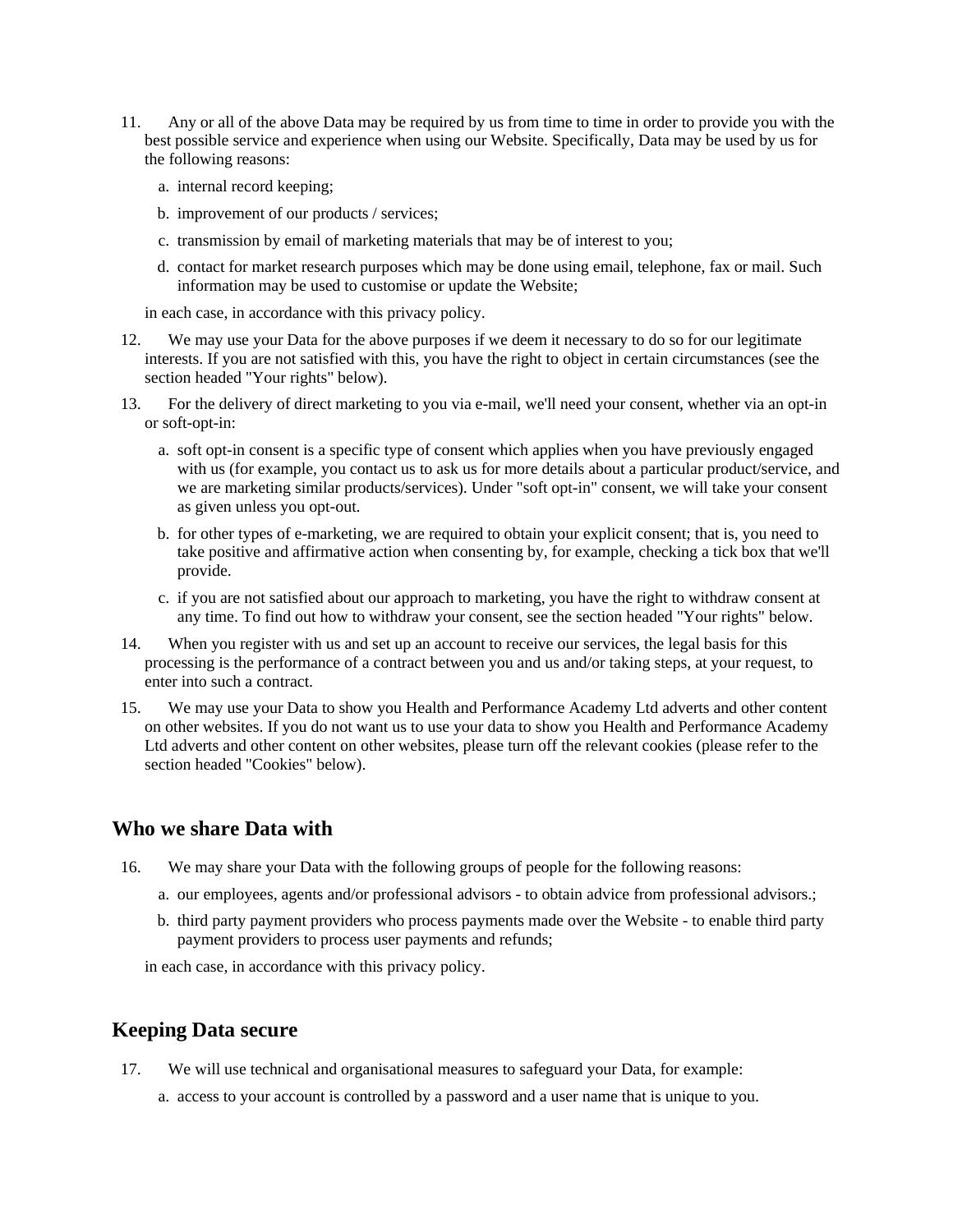- b. we store your Data on secure servers.
- c. payment details are encrypted using SSL technology (typically you will see a lock icon or green address bar (or both) in your browser when we use this technology.
- 18. Technical and organisational measures include measures to deal with any suspected data breach. If you suspect any misuse or loss or unauthorised access to your Data, please let us know immediately by contacting us via this e-mail address: rick@healthandperformanceonline.co.uk.
- 19. If you want detailed information from Get Safe Online on how to protect your information and your computers and devices against fraud, identity theft, viruses and many other online problems, please visit www.getsafeonline.org. Get Safe Online is supported by HM Government and leading businesses.

# **Data retention**

- 20. Unless a longer retention period is required or permitted by law, we will only hold your Data on our systems for the period necessary to fulfil the purposes outlined in this privacy policy or until you request that the Data be deleted.
- 21. Even if we delete your Data, it may persist on backup or archival media for legal, tax or regulatory purposes.

# **Your rights**

- 22. You have the following rights in relation to your Data:
	- a. **Right to access** the right to request (i) copies of the information we hold about you at any time, or (ii) that we modify, update or delete such information. If we provide you with access to the information we hold about you, we will not charge you for this, unless your request is "manifestly unfounded or excessive." Where we are legally permitted to do so, we may refuse your request. If we refuse your request, we will tell you the reasons why.
	- b. **Right to correct** the right to have your Data rectified if it is inaccurate or incomplete.
	- c. **Right to erase** the right to request that we delete or remove your Data from our systems.
	- d. **Right to restrict our use of your Data** the right to "block" us from using your Data or limit the way in which we can use it.
	- e. **Right to data portability** the right to request that we move, copy or transfer your Data.
	- f. **Right to object** the right to object to our use of your Data including where we use it for our legitimate interests.
- 23. To make enquiries, exercise any of your rights set out above, or withdraw your consent to the processing of your Data (where consent is our legal basis for processing your Data), please contact us via this e-mail address: rick@healthandperformanceonline.co.uk.
- 24. If you are not satisfied with the way a complaint you make in relation to your Data is handled by us, you may be able to refer your complaint to the relevant data protection authority. For the UK, this is the Information Commissioner's Office (ICO). The ICO's contact details can be found on their website at https://ico.org.uk/.
- 25. It is important that the Data we hold about you is accurate and current. Please keep us informed if your Data changes during the period for which we hold it.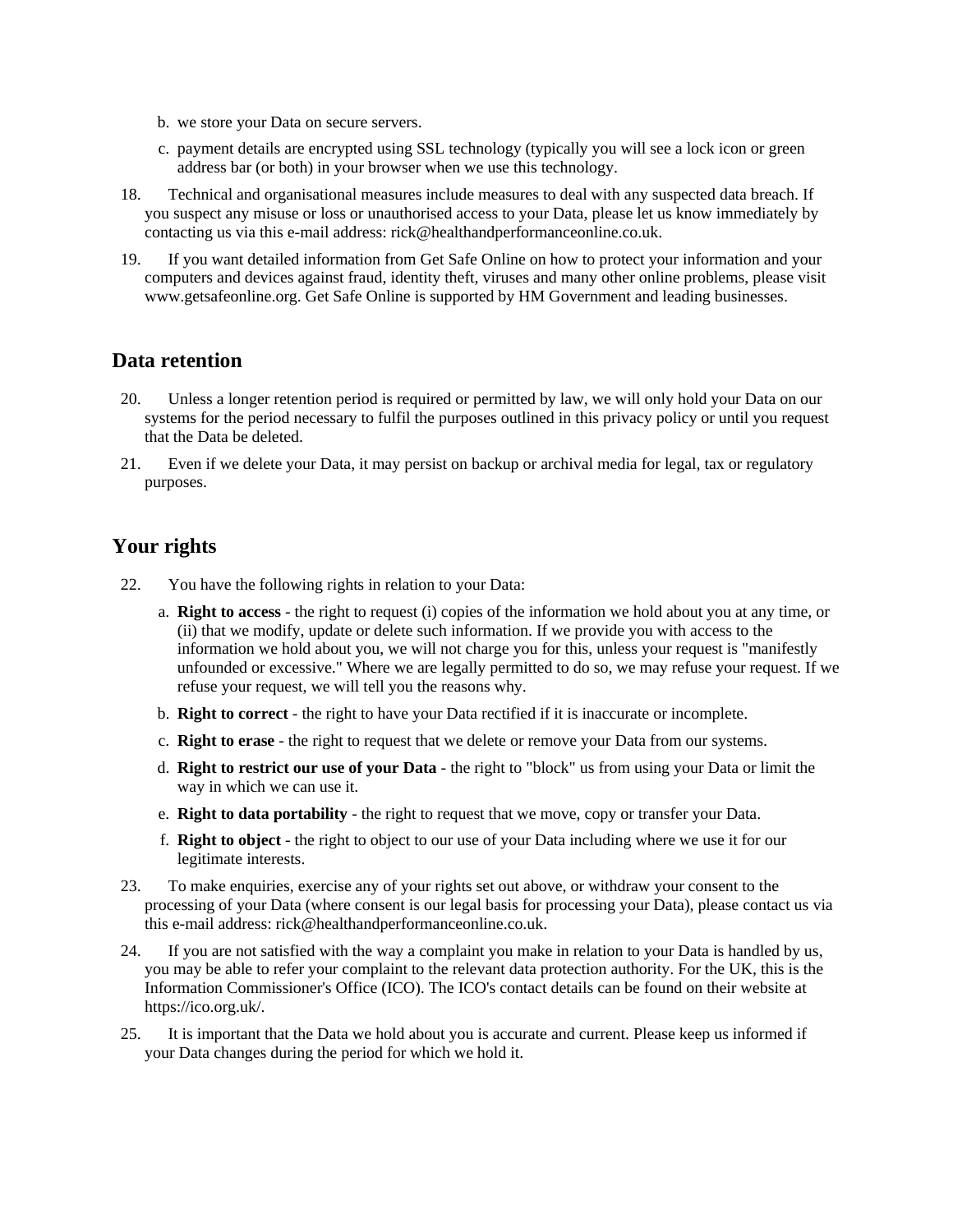### **Links to other websites**

26. This Website may, from time to time, provide links to other websites. We have no control over such websites and are not responsible for the content of these websites. This privacy policy does not extend to your use of such websites. You are advised to read the privacy policy or statement of other websites prior to using them.

# **Changes of business ownership and control**

- 27. Health and Performance Academy Ltd may, from time to time, expand or reduce our business and this may involve the sale and/or the transfer of control of all or part of Health and Performance Academy Ltd. Data provided by Users will, where it is relevant to any part of our business so transferred, be transferred along with that part and the new owner or newly controlling party will, under the terms of this privacy policy, be permitted to use the Data for the purposes for which it was originally supplied to us.
- 28. We may also disclose Data to a prospective purchaser of our business or any part of it.
- 29. In the above instances, we will take steps with the aim of ensuring your privacy is protected.

# **Cookies**

- 30. This Website may place and access certain Cookies on your computer. Health and Performance Academy Ltd uses Cookies to improve your experience of using the Website and to improve our range of products and services. Health and Performance Academy Ltd has carefully chosen these Cookies and has taken steps to ensure that your privacy is protected and respected at all times.
- 31. All Cookies used by this Website are used in accordance with current UK and EU Cookie Law.
- 32. Before the Website places Cookies on your computer, you will be presented with a message bar requesting your consent to set those Cookies. By giving your consent to the placing of Cookies, you are enabling Health and Performance Academy Ltd to provide a better experience and service to you. You may, if you wish, deny consent to the placing of Cookies; however certain features of the Website may not function fully or as intended.

| <b>Type of Cookie</b>             | <b>Purpose</b>                                                                                                                                                                                                                                                                     |
|-----------------------------------|------------------------------------------------------------------------------------------------------------------------------------------------------------------------------------------------------------------------------------------------------------------------------------|
| Strictly necessary cookies        | These are cookies that are required for the operation of our<br>website. They include, for example, cookies that enable you to log<br>into secure areas of our website, use a shopping cart or make use of<br>e-billing services.                                                  |
| Analytical/performance<br>cookies | They allow us to recognise and count the number of visitors and to<br>see how visitors move around our website when they are using it.<br>This helps us to improve the way our website works, for example,<br>by ensuring that users are finding what they are looking for easily. |
| Functionality cookies             | These are used to recognise you when you return to our website.<br>This enables us to personalise our content for you, greet you by<br>name and remember your preferences (for example, your choice of<br>language or region).                                                     |

33. This Website may place the following Cookies: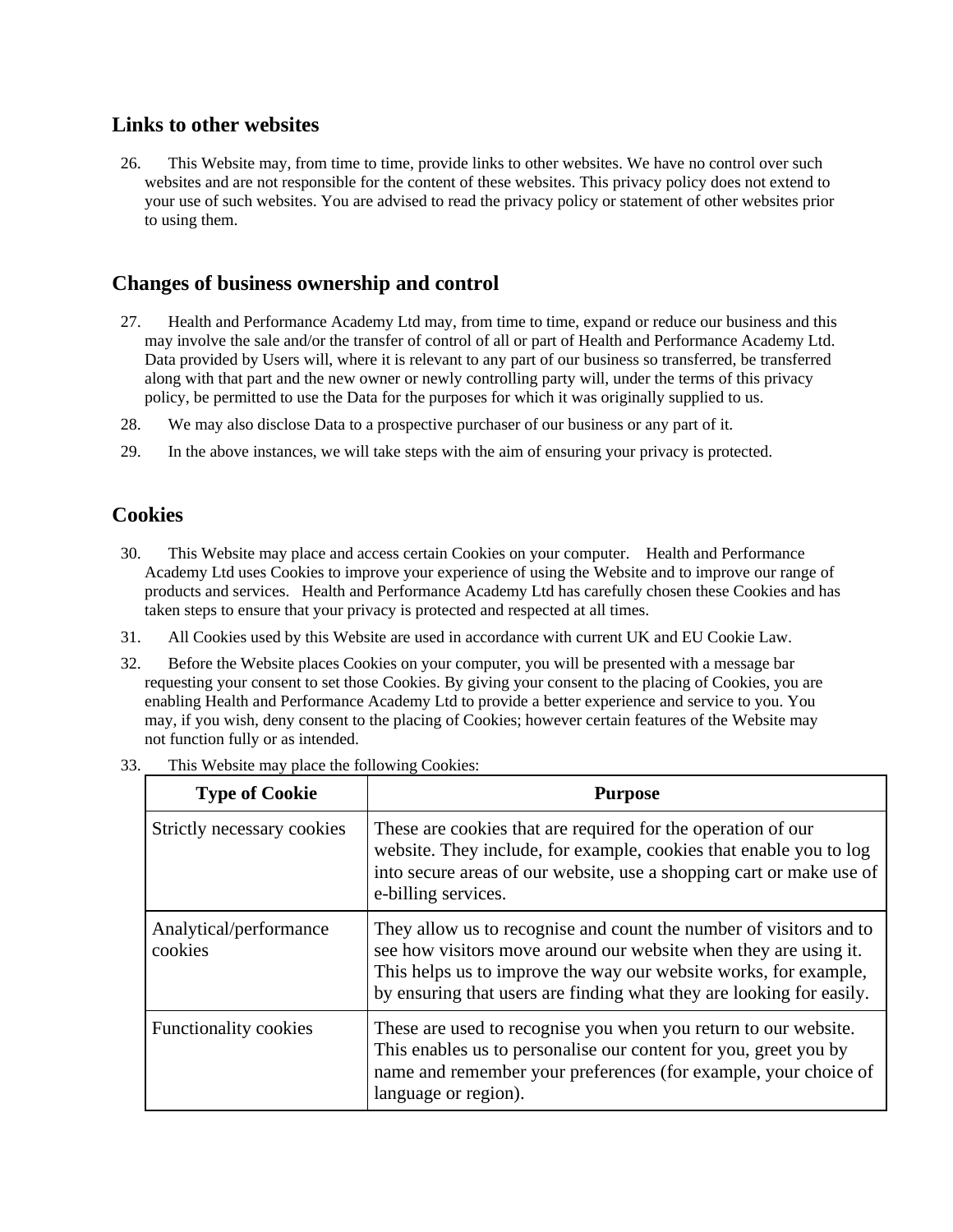| Targeting cookies | These cookies record your visit to our website, the pages you have<br>visited and the links you have followed. We will use this<br>information to make our website and the advertising displayed on it<br>more relevant to your interests. We may also share this information |
|-------------------|-------------------------------------------------------------------------------------------------------------------------------------------------------------------------------------------------------------------------------------------------------------------------------|
|                   | with third parties for this purpose.                                                                                                                                                                                                                                          |

- 34. You can find a list of Cookies that we use in the Cookies Schedule.
- 35. You can choose to enable or disable Cookies in your internet browser. By default, most internet browsers accept Cookies but this can be changed. For further details, please consult the help menu in your internet browser.
- 36. You can choose to delete Cookies at any time; however you may lose any information that enables you to access the Website more quickly and efficiently including, but not limited to, personalisation settings.
- 37. It is recommended that you ensure that your internet browser is up-to-date and that you consult the help and guidance provided by the developer of your internet browser if you are unsure about adjusting your privacy settings.
- 38. For more information generally on cookies, including how to disable them, please refer to aboutcookies.org. You will also find details on how to delete cookies from your computer.

# **General**

- 39. You may not transfer any of your rights under this privacy policy to any other person. We may transfer our rights under this privacy policy where we reasonably believe your rights will not be affected.
- 40. If any court or competent authority finds that any provision of this privacy policy (or part of any provision) is invalid, illegal or unenforceable, that provision or part-provision will, to the extent required, be deemed to be deleted, and the validity and enforceability of the other provisions of this privacy policy will not be affected.
- 41. Unless otherwise agreed, no delay, act or omission by a party in exercising any right or remedy will be deemed a waiver of that, or any other, right or remedy.
- 42. This Agreement will be governed by and interpreted according to the law of England and Wales. All disputes arising under the Agreement will be subject to the exclusive jurisdiction of the English and Welsh courts.

# **Changes to this privacy policy**

43. Health and Performance Academy Ltd reserves the right to change this privacy policy as we may deem necessary from time to time or as may be required by law. Any changes will be immediately posted on the Website and you are deemed to have accepted the terms of the privacy policy on your first use of the Website following the alterations. You may contact Health and Performance Academy Ltd by email at rick@healthandperformanceonline.co.uk.

# **Attribution**

44. This privacy policy was created using a document from Rocket [Lawyer](https://www.rocketlawyer.com/gb/en/) (https://www.rocketlawyer.com/gb/en).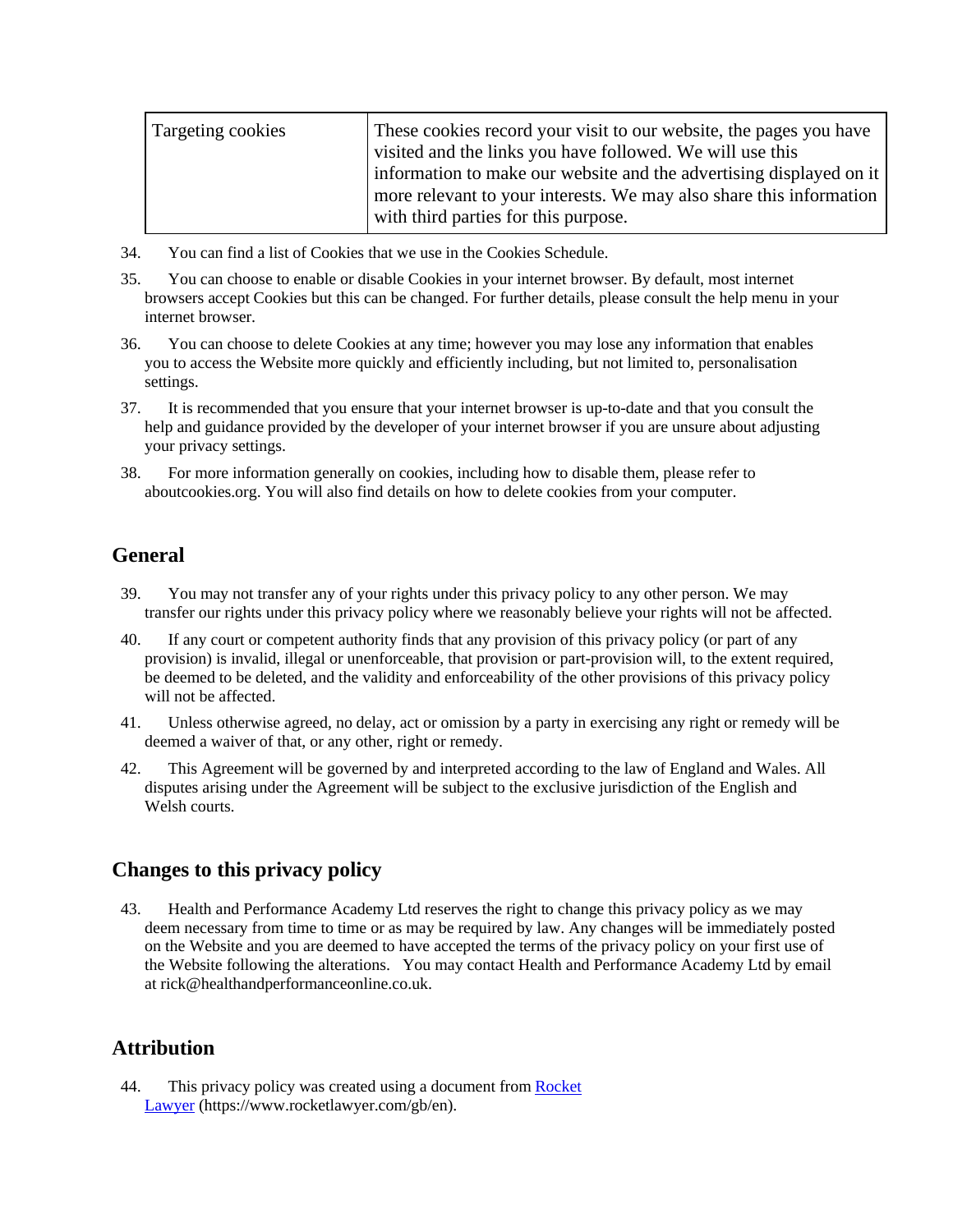**29 April 2020**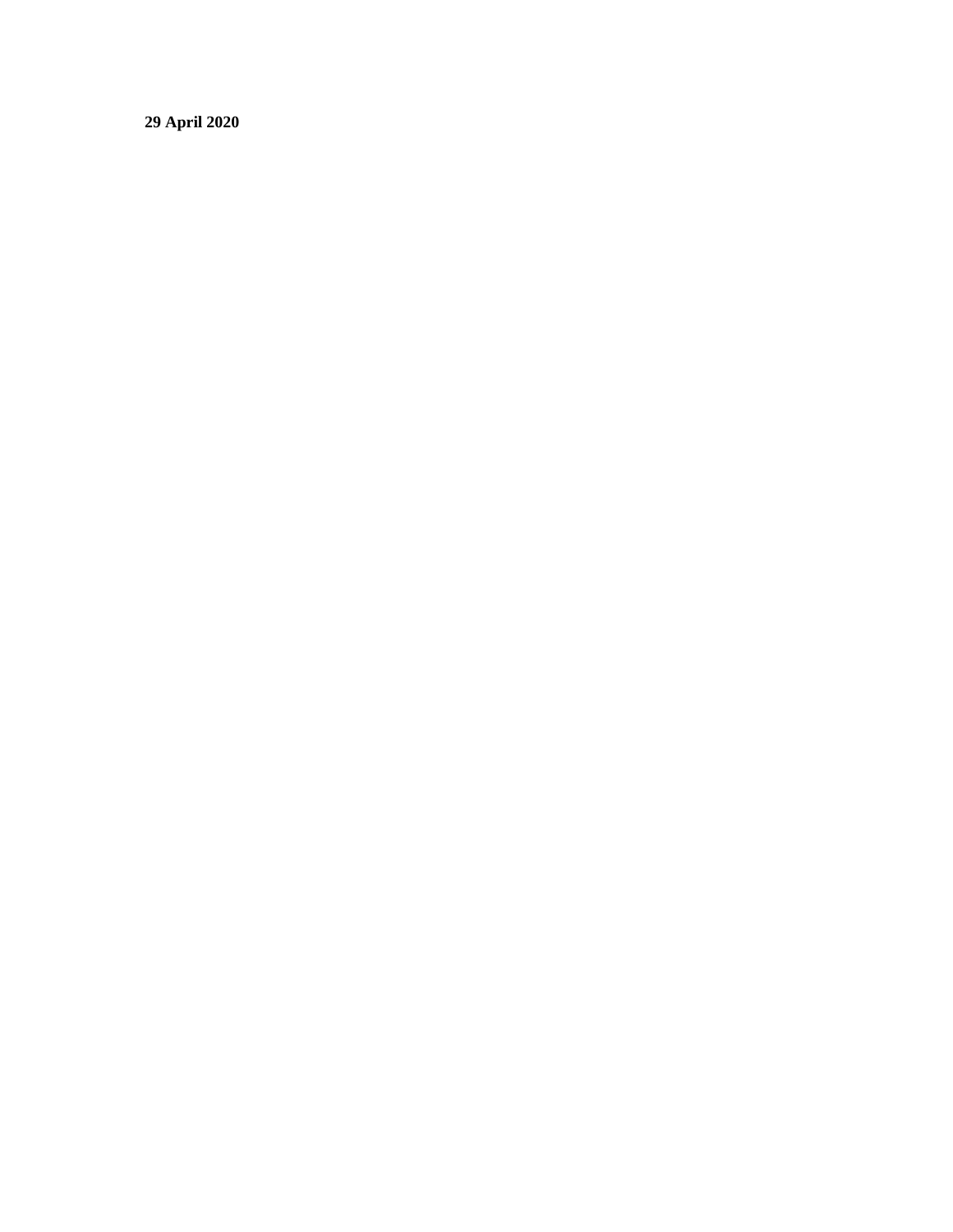# **Cookies**

Below is a list of the cookies that we use. We have tried to ensure this is complete and up to date, but if you think that we have missed a cookie or there is any discrepancy, please let us know. Strictly necessary

We use the following strictly necessary cookies:

### **First-Party Cookies**

| <b>Strictly Necessary</b> |                                       |                                                                                                                                                                             |
|---------------------------|---------------------------------------|-----------------------------------------------------------------------------------------------------------------------------------------------------------------------------|
| Cookie name               | Duration                              | Purpose                                                                                                                                                                     |
| <b>ForceFlashSite</b>     | Session                               | When viewing a mobile site (old<br>mobile under m.domain.com) it will<br>force the server to display the non-<br>mobile version and avoid redirecting<br>to the mobile site |
| hs                        | Session                               | Security                                                                                                                                                                    |
| smSession                 | Persistent (Two days<br>or two weeks) | Identifies logged in site members                                                                                                                                           |
| <b>XSRF-TOKEN</b>         | Session                               | Security                                                                                                                                                                    |

| <b>Description of Cookie</b>   | Purpose                                                              |
|--------------------------------|----------------------------------------------------------------------|
| Analytic or performance cookie | We use these cookies to help us analyse how<br>users use the website |

#### Functionality

We use the following functionality cookies:

**First Party Cookies**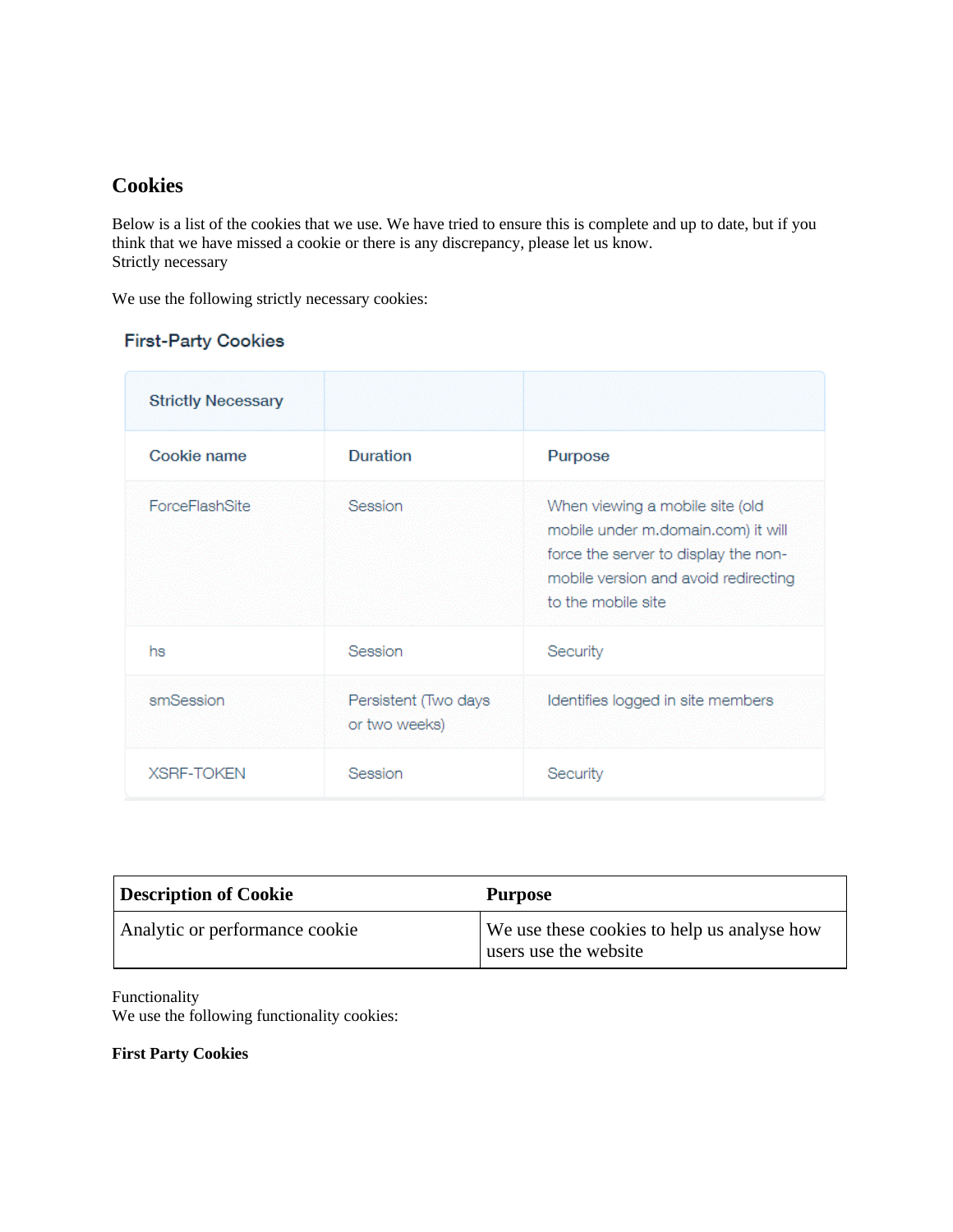| <b>Functionality</b> |                           |                                                                         |
|----------------------|---------------------------|-------------------------------------------------------------------------|
| Cookie name          | Duration                  | Purpose                                                                 |
| svSession            | Persistent (Two years)    | Identifies unique visitors and tracks<br>a visitor's sessions on a site |
| SSR-caching          | Session                   | Indicates how a site was rendered.                                      |
| smSession            | Persistent (Two<br>weeks) | Identifies logged in site members                                       |

# **Third-Party Cookies**

| <b>Functionality</b>                                                                 |                 |          |
|--------------------------------------------------------------------------------------|-----------------|----------|
| Cookie name                                                                          | <b>Duration</b> | Purpose  |
| TS*                                                                                  | Session         | Security |
| TS01*******                                                                          | Session         | Security |
| TSxxxxxxxx (where x is replaced<br>with a random series of numbers<br>and letters)   | Session         | Security |
| TSxxxxxxxx_d (where x is replaced<br>with a random series of numbers<br>and letters) | Session         | Security |
|                                                                                      |                 |          |

| We use the following targeting cookies: |                                               |  |
|-----------------------------------------|-----------------------------------------------|--|
| <b>Description of Cookie</b>            | <b>Purpose</b>                                |  |
| Targeting cookie                        | We use these cookies to enable us to show you |  |

We use the following targeting cookies: